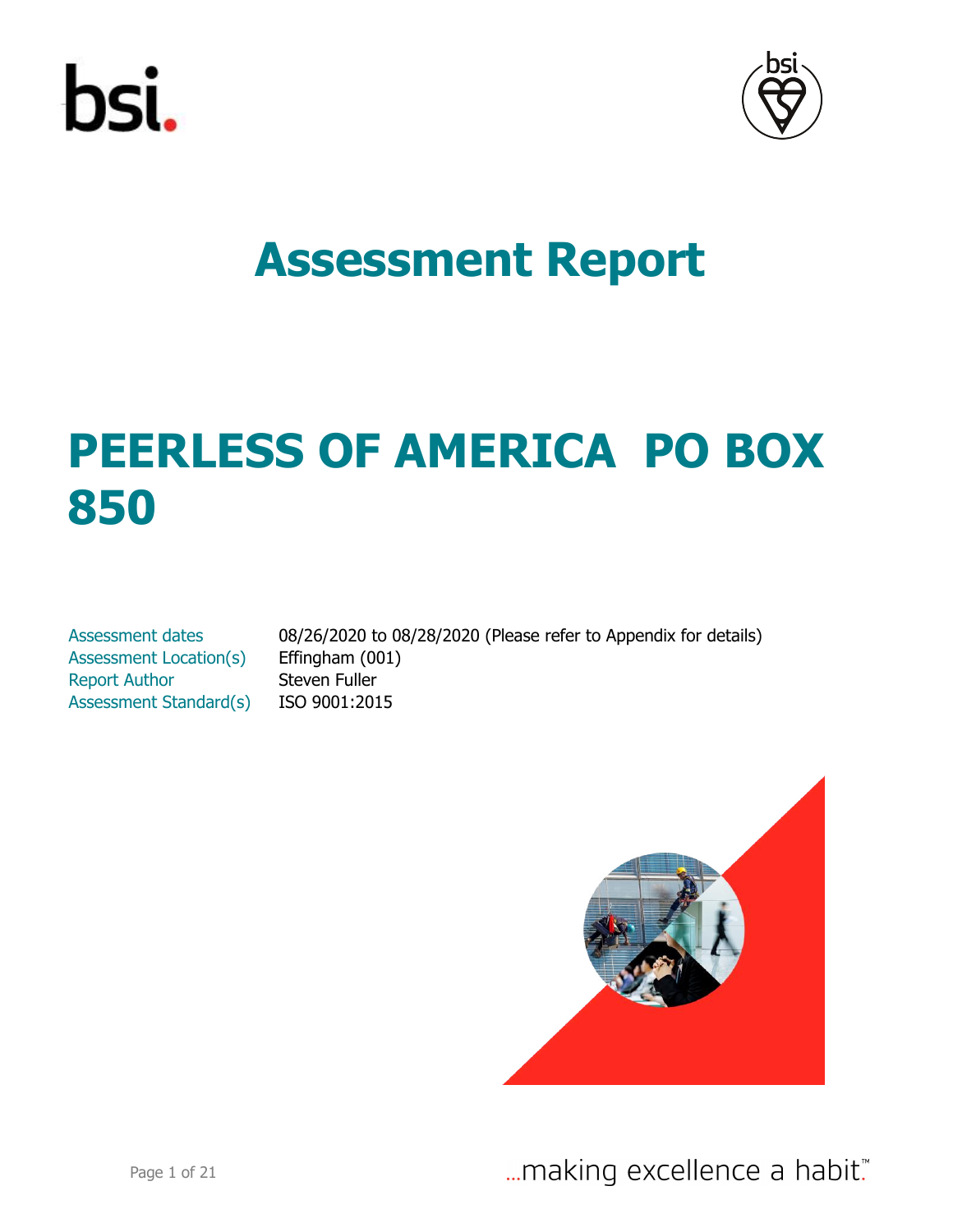

# Executive Summary

The Management Team is focus on development of new business from the effort to become a AS 9001 organization and expand into to making Aviation Coil for that industry by a line of site of the market effort and project success

Changes in the organization since last assessment

There is no significant change of the organization structure and key personnel involved in the audited management system.

No change in relation to the audited organization's activities, products or services covered by the scope of certification was identified.

There was no change to the reference or normative documents which is related to the scope of certification.

# NCR summary graphs

#### **Areas of the standard(s) where BSI recorded findings**



#### **Which standard(s) BSI recorded findings against**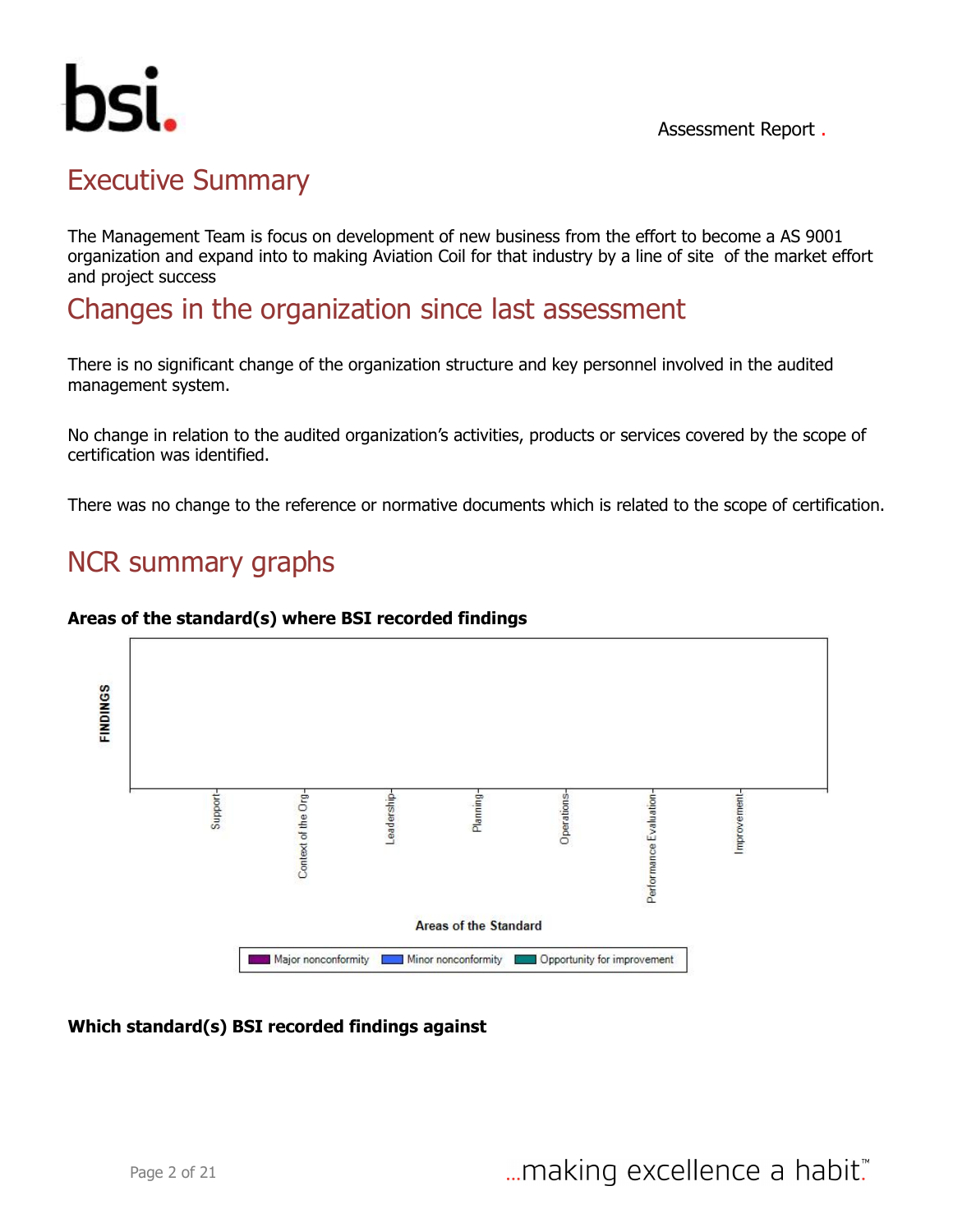# bsi.

#### Assessment Report .



#### **Where BSI recorded findings**



# Your next steps

#### **NCR close out process**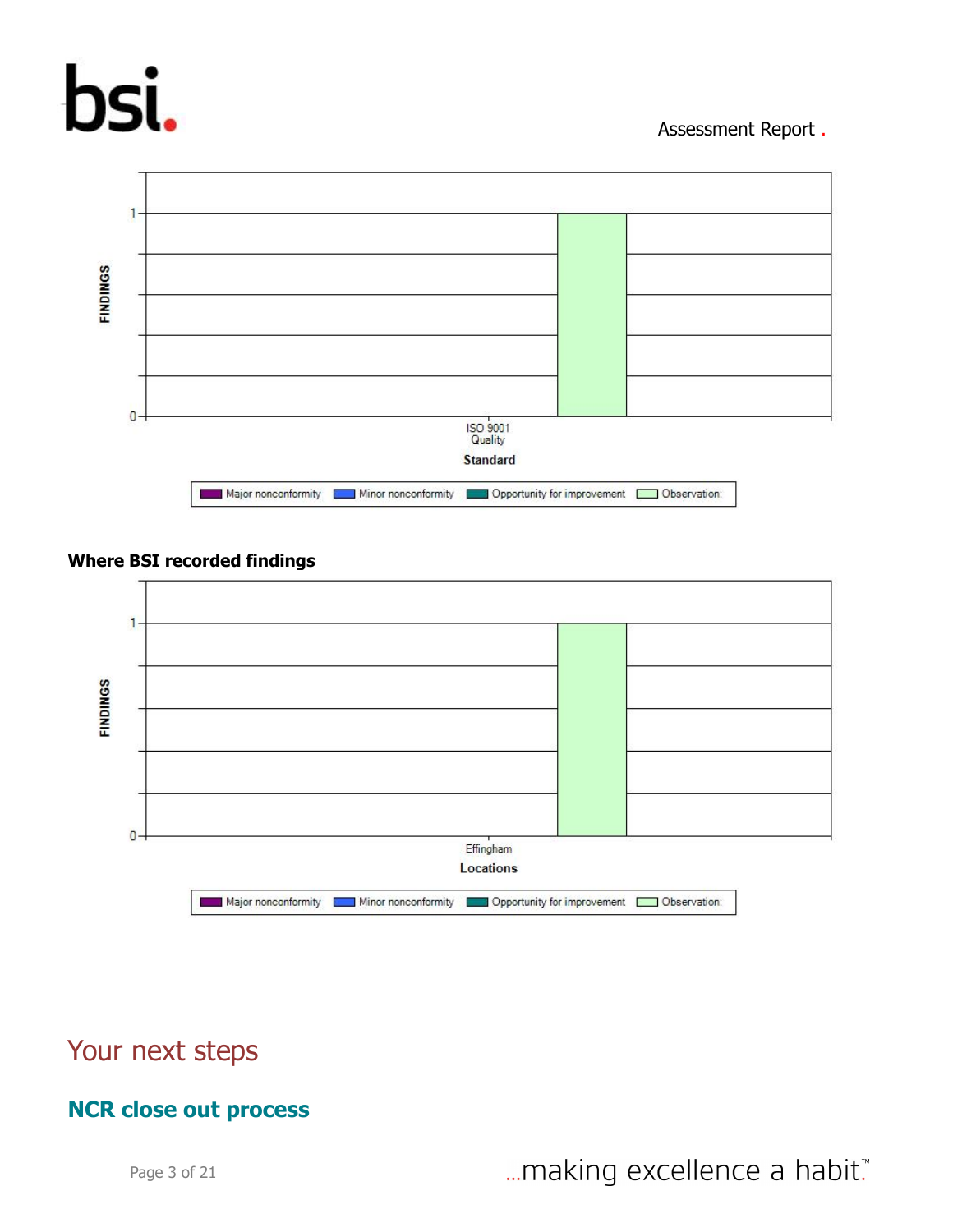

There were no outstanding nonconformities to review from previous assessments.

No new nonconformities were identified during the assessment. Enhanced detail relating to the overall assessment findings is contained within subsequent sections of the report.

Please refer to Assessment Conclusion and Recommendation section for the required submission and the defined timeline.

# Assessment objective, scope and criteria

The objective of the assessment was to conduct a re-assessment of the existing certification to ensure the elements of the scope of registration and the requirements of the management standard are effectively addressed by the organization's management system.

 If this visit is part of a multi-location assessment, the final recommendation will be contingent on the findings from all assessments.

The scope of the assessment is the documented management system with relation to the requirements of ISO-9001-2015 and the defined assessment plan provided in terms of locations and areas of the system and organization to be assessed.

ISO-9001-2015 Pearless 2 of America management system documentation

# Statutory and regulatory requirements

OSHA,EPA

### Assessment Participants

| <b>Name</b>           | <b>Position</b>       | <b>Opening</b><br><b>Meeting</b> | <b>Closing</b><br><b>Meeting</b> | <b>Interviewed(processes)</b> |
|-----------------------|-----------------------|----------------------------------|----------------------------------|-------------------------------|
| Hope Yinpt            | Quality engineer      |                                  |                                  |                               |
| <b>Brian Miller</b>   | President             |                                  |                                  |                               |
| Geoff Milleville      | Quality<br>Supervisor |                                  |                                  |                               |
| Mike Began            | <b>CFO</b>            |                                  |                                  |                               |
| <b>Rachel Collins</b> | НR                    |                                  |                                  |                               |
| Dave Esker            | Extrusion             |                                  |                                  |                               |

# Assessment conclusion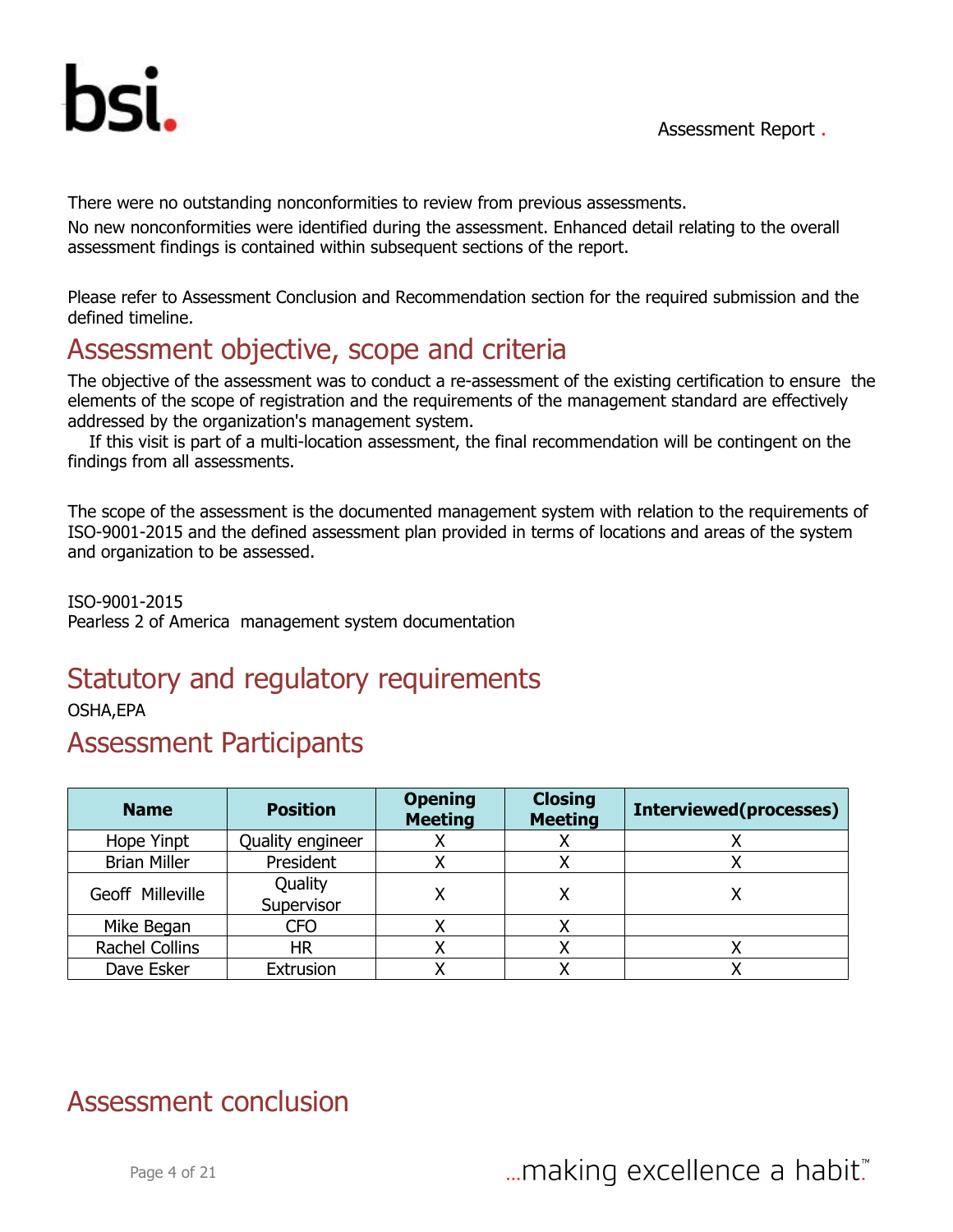

#### BSI assessment team

| <b>Name</b>    | <b>Position</b>    |
|----------------|--------------------|
| Steven Fuller  | Team Leader        |
| Julian Elevado | <b>Team Member</b> |

Assessment conclusion and recommendation

The audit objectives have been achieved and the certificate scope remains appropriate. The audit team concludes based on the results of this audit that the organization does fulfil the standards and audit criteria identified within the audit report and it is deemed that the management system continues to achieve its intended outcomes.

RECOMMENDED - The audited organization can be recommended for certification / recertification / continued certification to the above listed standards, and has been found in general compliance with the audit criteria as stated in the above-mentioned audit plan.

Use of certification documents, mark / logo or report

The use of the BSI certification documents and mark / logo is effectively controlled.

# Findings from this assessment

#### **Incoming Receiving/Inspection/Storage/Shipping: Interviewee: Richard Milanec - Shipping/Receiving**

**:**

The site continues to implement a process to ensure that externally provided and outsourced processes remain within the control of its quality management system. The receiving process was found as defined and documented in SOP 8.4, Purchasing, Rev. 9, 2/18/2020

Inputs to the Process: copper tubing (3/4 sizes, wall thicknesses) - 3-4K for delivery; aluminum billets (7" - 30"L and 6" - 24.25" and 27"L) - Alloys (1100, 1435, 3003, 6063, 31104, 3102, 3065) - Placed by the extrusions - 3

Bill of Lading, Packing Slip and C of A

Copper Tubing Supplier - Cerro Flow Products LLC

Packing List - PO # 4303000000, 06/12/2020 - 3/8 x .0160 LWC Reel LA

Straight Bill of Lading 00577159

QA Mill Test Report -

Aluminum Billets Suppliers - Century Aluminum and Alcan (Rio Tinto)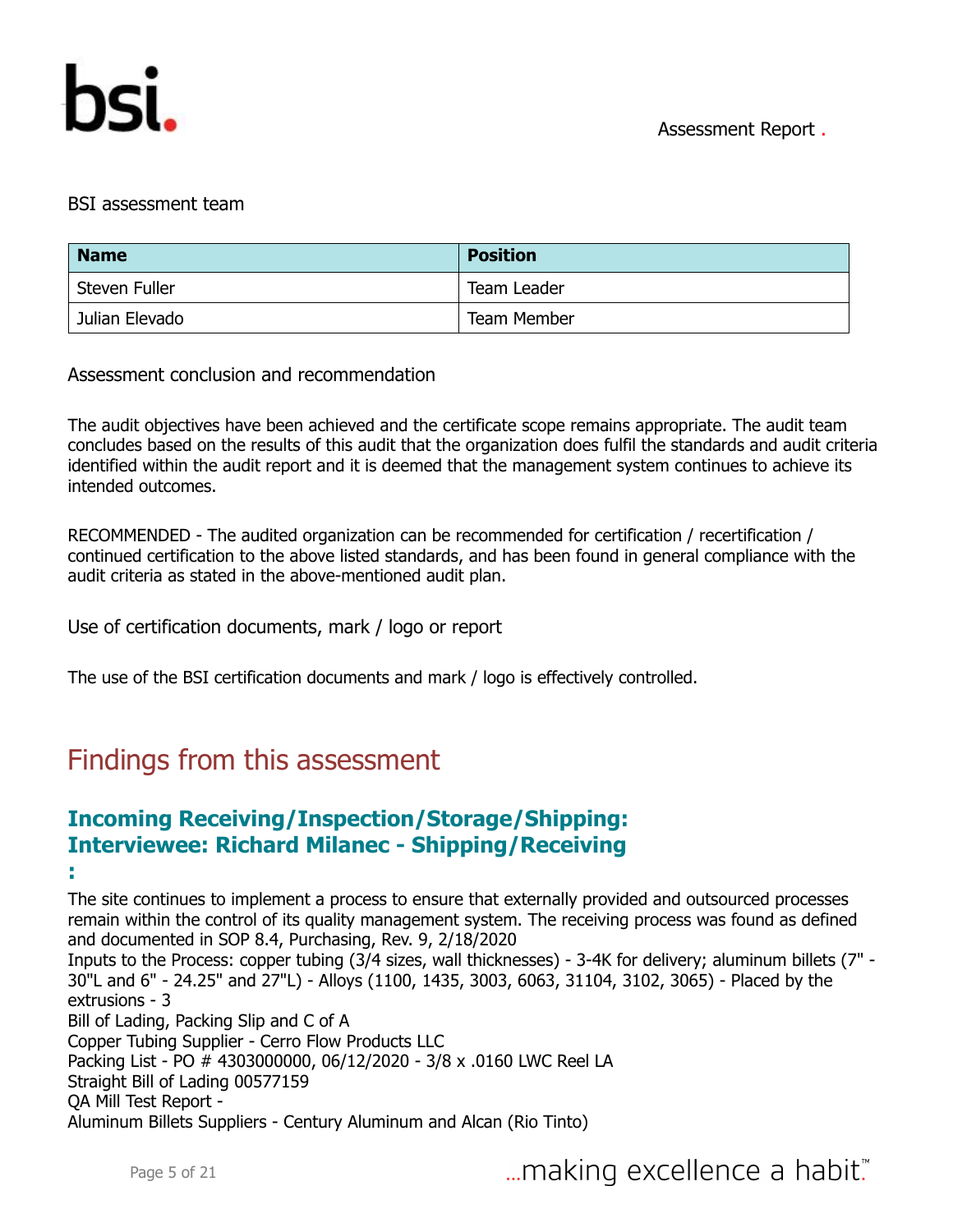

Outputs of the Process: Supplied Products

Controls of the Process: QMS Documentation - Use of GSS to account for the products received, review of C of As by Quality. Product not made available for use until approved by Quality in GSS.

Incoming product documentation sampled included:

a) Copper Tubing Supplier - Cerro Flow Products LLC

- Packing List - PO # 4303000000, 06/12/2020 - 3/8 x .0160 LWC Reel LA

Straight Bill of Lading 00577159

QA Mill Test Report - PN 2080, Mechanical and Chemical Properties (ASTM/ASME B-743, B-75 and/or B-68), 6/12/20

b) Cerro Flow Products LLC

- Packing List - PO # 4290600002, 03/20/20 - 3/8 x .0160 LWC Reel LA

- Straight Bill of Lading 00572986
- c) Cerro Flow Products LLC
- Packing List PO # 4288500000, 02/19/20 7/8 x .0450 x 15" ES LA
- Straight Bill of Lading 00571403

Material Handlers --> Provide products to manufacturing Shipping:

GSS - Shipping Dashboard - Open Orders Dashboard - Items for shipment coils and aluminum extrusions Lot Assignment

Sampling of shipped products:

- Bill of Lading 000000487, Traulsen & Company, Inc., Customer PO # 1070237

- Packing List 579, 8/27/2020
- Bill of Lading 000000488, Johnston Supply, Customer PO # 223-223036
- Packing List 580, 8/27/2020
- Bill of Lading 000000490, Refrigeration Hardware Supply, Customer PO # 257091
- Packing List 582, 8/27/2020
- Bill of Lading 000000491, MGR Equipment Corp, Customer PO # R200826P
- Packing List 583, 8/27/2020
- Bill of Lading 000000475, Mobile Climate Control, Customer PO #s 113272, 114250, 003495
- Packing List 566, 8/26/2020
- Bill of Lading 000000, Johnston Supply, Customer PO # 223-223036
- Packing List 580, 8/27/2020

Review of snapshots of the storage areas for the aluminum billets as well as the coiled copper tubings indicated that they were effectively identified with bar coded labels and other labels. Nonconforming products were segregated or returned to vendors (RTV).

Based on interview with pertinent personnel involved in the process and review of documented information, in general, it was indicated that the control and implementation of the receiving, inspection, warehousing and shipping processes continues to be effective.

#### **Purchasing Process: Interviewee: Dave Eskew, Materials**

**:**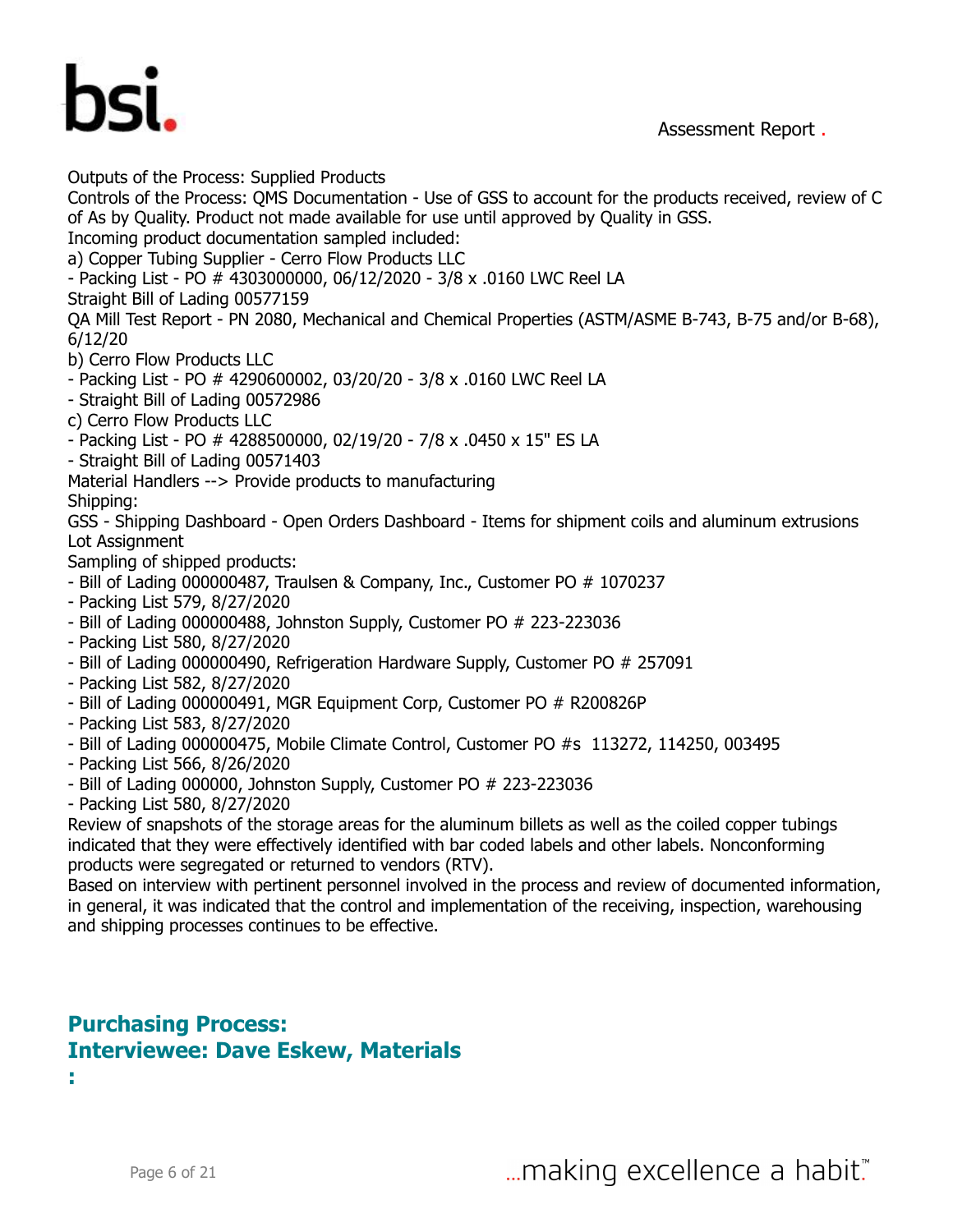

It was verified that the site continues to implement the process to ensure that externally provided products for use in production conform to specified requirements by utilizing the site's quality management system for control.

Contracts with Suppliers - Yearly ---> PO Releases Inputs to the Process: Demand from Production - Aluminum Fin Stock, Packaging (Crate - Automotive/Aerospace), aluminum billets, Outputs of the Process: Purchased Products Controls of the Process: QMS Documentation SOP 8.4, Purchasing, Rev. 9, 2/18/2020 Tool: GSS ---> Transitioning ---> PO Based on Demand Supplier Monitoring Process Score Card System - Vendor Quality Certificate Tracking Most suppliers tracked for current certifications to ISO 9001:2015 GSS ---> Transitioning ---> PO Based on Demand Manual Planning for purchase - Utilization - Safety Stock Kept for Raw Material - Spreadsheet Work Orders - Production Schedule --> Physical Inventory - Monthly - Cycle Count POs to Suppliers - E-mail w/ PDF Attached Outsourced Process - E- Coating --> CreeLighting - PO 117, aluminum coil - Prevent Corrosion COVID-19 Impact Supply Chain - Wood (HT) - Crates Shortage - #3 replaces # 2 Lumber - No impact to aluminum & copper - Redundancy

No disruption to supply chain.

POs also provided to Receiving when sent to suppliers.

Based on interview with pertinent personnel involved in the process and review of documented information, in general, it was indicated that the purchasing process, including the management/monitoring of supplier performance continues to be effectively implemented.

#### **Extrusion Process - Manufacture Aluminum Tubing and Profiles (Includes Skyve):**

**:**

Interviewees: Mike Began - Scheduling; Rob Knierim – Extrusion Lead; Shane Bales - Extruder Operator; Kyle Lucier - Quality Inspector, Hope Yingst 0500-1500 (One Shift) E-Mail ----> PN, Qty, Bill To; Customer Service (Review) ---> GSS ---> Extrusion (Quoted by Sales) --> 3 Presses - Flavors, Width Restriction, Alloy (Presses 60, 100, 140) Press Operator - Drawing (QC - Kyle Lucier; Justin Levitt) - 2 Die - Pre-heated in Oven Assistant **Helper** Inputs to the Process: Aluminum Billets, Extrusion Dies, Production Schedule Tooling: Extruding Die (Die Shop) Outputs of the Process: 10-14 feet Lengths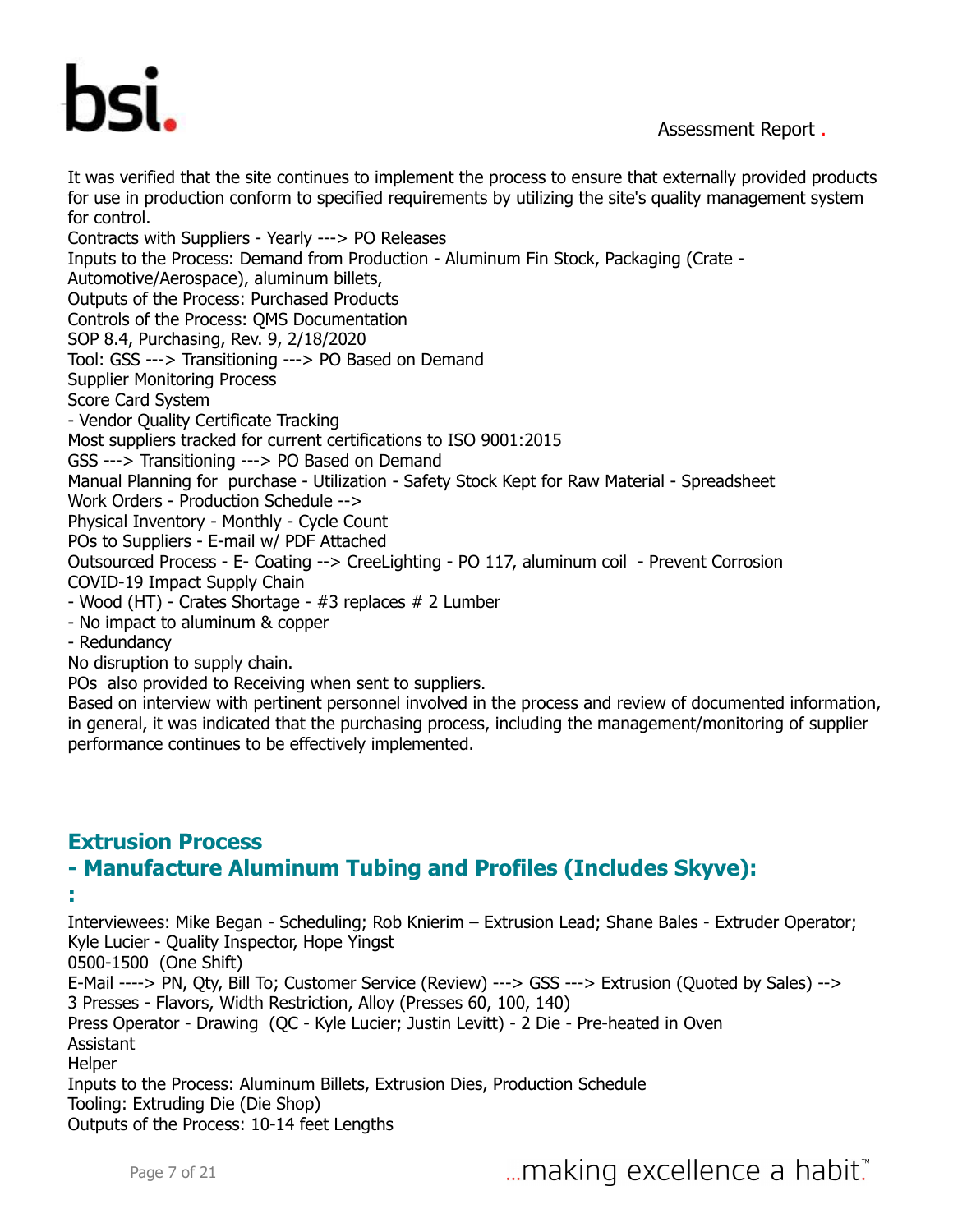



Controls of the Process: QMS Documentation (SOIs and Boundary Samples) Equipment/Tooling/Work Centers: Tooling: Extruding Die (Die Shop) Press 100 - Parameters QF1200 Cut to Length Report SD1146 Quality Checklist, 4/21/2016 QF1105 Scale Weight Sheet Boundary Board - Visual Aid 7326 - Data recorded in GSS for the First Piece and other inspections done for the product run Measuring Equipment: Caliper, Micrometer, Steel Tape Documented Information Reviewed: - Document #: SOI1122, Press 60 Operation, Rev. A, 9/11/2015 - Document #: SOI1158, Extrusion Coil Testing , Rev. A, 12/18/2019 - Document #: SOI1103, Extrusion Die Set-Up Reporting, Rev. None, 01/10/2001 - Document #: SOI1108, PRESS 60 POWER COILER, Rev. B, 02/28/2020 - Document #: SOI1120, Press 100 - Finish Saw, Rev. F, 4/20/2015 - Document #: SOI1119, Extrude Press 100, Machine Operation, Rev. A, 07/10/2020 - Document #: SOI1120, Press 100 - Finish Saw, Rev. F, 4/20/2015 - Document #: SOI1105, Press 100 - Initial Cut, Rev. E, 06/19/2020 - Document #: SOI1106, Press 100 - Lead Stretcher, Rev. E, 4/07/2015 - Document #: SOI1601, Wood Crate Packing Instructions, Rev. F, 4/24/2015 Press 60 - Laser micrometer 1435 Alloy 7123 Alloy 7440 Alloy Scrap Target: 70% Yield ; Actual: 75% (Approximate) It was indicated that the monitoring and measuring equipment used in the production lines and testing equipment were in current calibrations. The identification and status of the raw materials, in-process and finished goods were indicates as effectively implemented. Based on the audit of processes against the documented information that included Drawings w/BOMs, SOIs

and boundary boards, etc. it was indicated that processes and test were being implemented in accordance with the documented information. Evidence of the execution of the required test and inspections were kept and maintained as documented information as hard copy or electronically (GSS).

Based on the foregoing, it was indicated that production processes were being implemented and controlled effectively.

#### **Coil Assembly Processes - Assembly of Refrigeration Coils (Copper/Aluminum**

**:**

Interviewees: Sheri Klein - Head Lead, Coil Assembly, Hope Yingst 22 employees (0500-1500) (Mon-Thu) Subzero Area - Working during the audit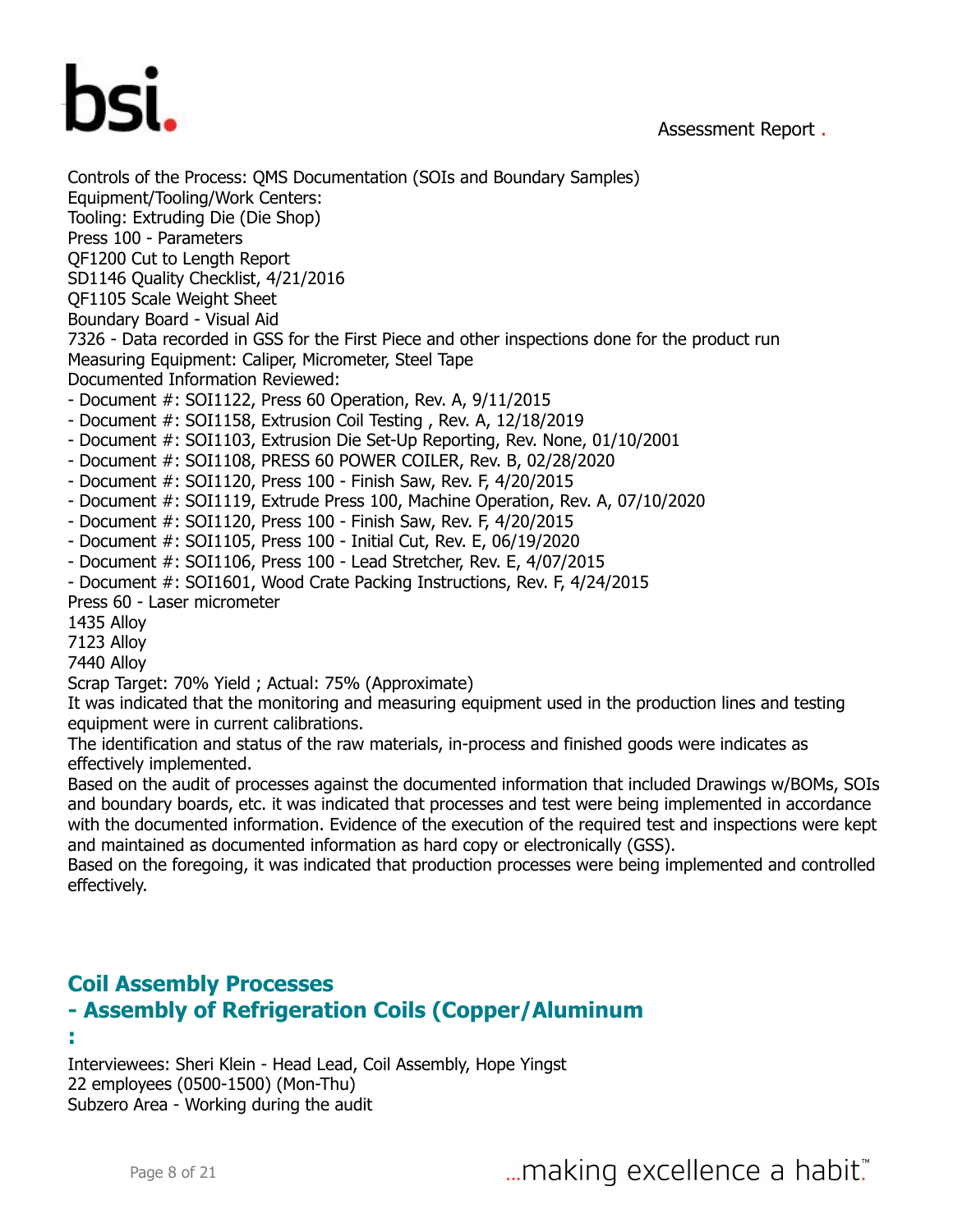# hsi

Assessment Report .

Inputs to the Process: Copper & Aluminum Tube Coils, Machine Load (Production Schedule, Packet (Drawings w/ BOM, Traveler/Work Orders) Outputs of the Process: Refrigeration Coils/Evaporators 8 Work Centers Sales Orders ---> E-mail ---> GSS ---> Spread Sheet --> Orders according to Due date (Daily Update) Machine Load in Work Center (Weekly) - Packet (Traveler) - Drawing with BOM Barcode Work Order # 000335-003, PN 89460, 1354 Serpentine Cut Straight Lengths/Bend Serpentine ----> 1st Piece Inspection ---> In-Process Inspection ----> Trim Serpentine Tails/Ream ID ---> ...---> Eutectic Welding ---> ...---> Leak Testing ----> Final Assembly Leak Tester - Tube Leak Test - Verified Calibrated Metal Orifice, SN 14-105, PN 750-152 by Vic Leak Detection Using Helium Gas, 12/3/2019 using traceable standard to NIST - Tester # 09 - Document #: QF4209, SNIFFER QUALITY REPORT, Rev Date: 01/16/2020 Drawings: - 1354 Evaporator, PN 13540000, Rev. L, 1/23/2020 - Sub Zero Serpentine Assembly 1354, PN 88288, Rev. C, 1/2/2020 - 3/8 Eutectic Spin Down 2 15/16 x .091 ID, PN 022060611, Rev. B, 1/12/05 - 3/8 Copper Stub, Suction Eutectic Joint, PN 022060612, Rev. -, 7/6/05 - 6 Fin for Machine # 900, 901, PN G-Fin Tab, Rev. -, 7/7/2020 - 1354 Left-End Plate, PN 89020, Rev. -, 9/22/04 - 1354 Right-End Plate, PN 89021, Rev. -, 9/22/04 Controls of the Process: QMS Documentation - Document #: SOI3210, Machine Setup for #341 Tube Cutter, Rev. B, 9/29/2011 - Document #: SOI3211, Serpentine Bending from Straight Tube, Rev. F, 9/29/2011 - Document #: SOI3212, Gatling Fin Press and Spanker Operation, Rev. A, 9/29/2011 - Document # SOI3204, Smart Charge / 490s Turbo-Test Leak Test, Rev. B, 01/17/2020 - Document #: SOI4200, EUTECTIC WELD INSPECTION, Rev. E, 2/15/2012 - Document # SOI3107, Reaming, Rev. C, 11/12/12 - Document #: SOI3109, Off Center & Sub Zero Tube Flattener, Rev. J, 7/20/2015 - Document #: SOI3119, Double Eutectic Welder, Rev. G, 3/27/2015 - Document #: SOI3203, End Plate Assembly Sub Zero, Rev. A, 11/30/2011 - Document #: SOI3205, Tail Bending, Sub Zero, Rev. A, 9/21/2011 It was indicated that the monitoring and measuring equipment used in the production lines and testing equipment were in current calibrations. The identification and status of the raw materials, in-process and finished goods were indicates as effectively implemented. Based on the audit of processes against the documented information that included Drawings w/ BOMs, SOIs and boundary boards, etc. it was indicated that processes and test were being implemented in accordance with the documented information. Evidence of the execution of the required test and inspections were kept and maintained as documented information as hard copy or electronically (GSS). Based on the foregoing, it was **Management Review/Senior Management Bryan Miller ,Hope Y, :**

Management Review Senior Management 8-20-20 No objective other than these not meant for objectives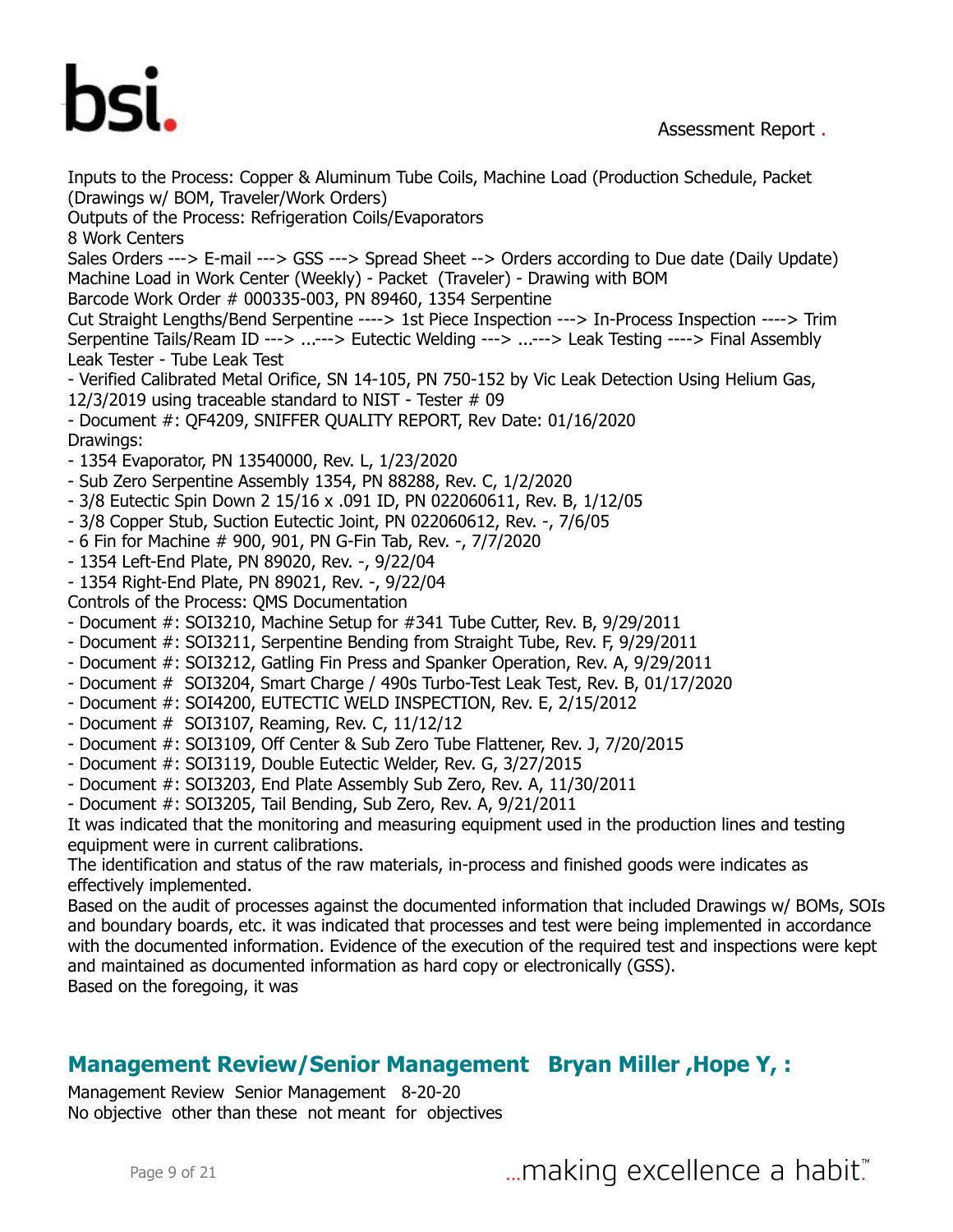

Weekly meeting covers current operational issues and Senior Management and team leads for review of QMS and issues related to meeting the plant QMS actions and review the requirements to drive improvement in plants functions and product metrics Corrective actions and continual improvement is focus of team Employee's - Hiring issues due to turn over with new employees Customer satisfaction remains positive Scorecard-Customer feedback very positive most at 100% Weekly review Standing agenda for meeting Agenda for daily for present conditions and corrective actions Weekly meeting – covered weekly 8/19/20 RGA Improving Attendance Improving OTD Working out ERP issues Recovery Improving Other topics based on present situations Review of agenda GSS new computer software Risk of start up data reporting been challenge to get report that are useable The Management team focus on customer Quality including OTD,RGA,Customer satisfaction is effective the processes for weekly reviews and action associated with them indicate effective focus The process is effective

#### **Internal Audits:**

Schedule Calendar 8/26/2020 Green is 2020 plan with dates All processes plan by Sept 202 time frame Green indicate scheduled and in process or completed Process control for July 2020 Measurement for June 7/22/2020 **Extrusion** Cpar on spread sheets 2020-15 CPAR- 2020-14 Back up of Department laptop on server OFI Data collection review after 90 days June 2020 several Capr opening 17025 requirements for calibration Gage Pak software CPAR issues on use of Calibration software and procedures Action Request form log 2020-15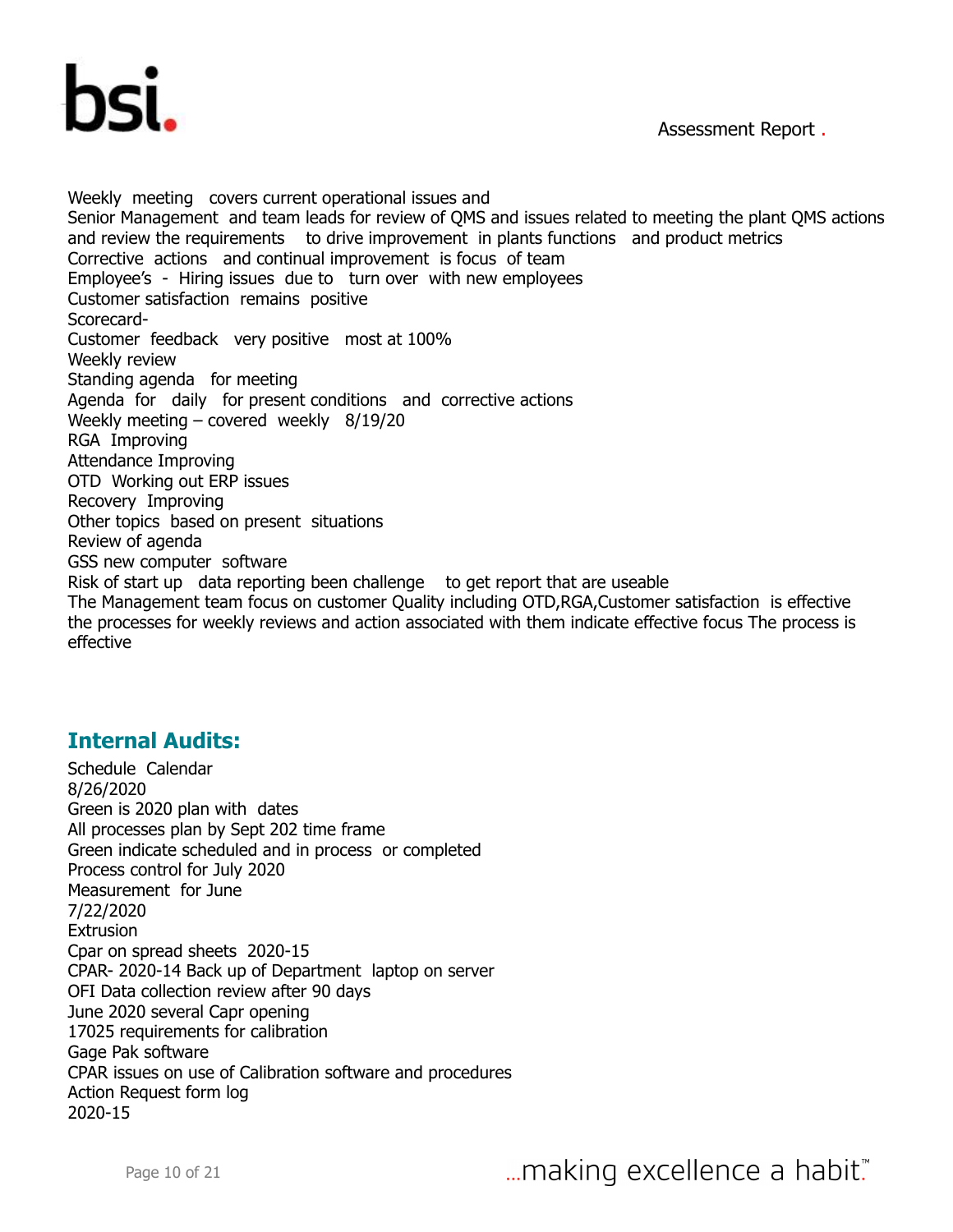



2020-14 2020-13 -14 Old laptop to back up press is not capable due to age and software Maintenance got a laptop and back up data to server completed on 7/15/2020 The assessment of the internal process indicated effective audit method and evidence audit documentations and audit trails the process is effective

#### **Corrective Action :**

Cpar-17 July 29 th 2020 Rework unit at customer sites Quality Alert 133 Operator working not aware of SO/I for assy cell SOI issues for Cell and operator train to SOL Production leader verified next Run of product and Quality verified auditor verified process Aug 15 2020 Cpar -2020-12 June 3 2020 Procedure update to address holding of Billet for testing and release Signed off Jul 30 2020 by H Yingst[ The assessment of the indicated effective root cause and corrective action taken to resolve c/a documented The process is effective

#### **Swat Meeting Risk analysis:**

Actions list out to process owners Actions list and process owner responsibility Management Review and Swat analysis performed back to back New Swat reviewed is being planned for aprox 30 days out With follow up The actions are part of the summary of Management Review meeting Some Risk will require financial impact being proactive in discussing this will give value Rewrite Core Procedure for AS 9100 to apply for new Standard Risk based culture changes to Conv19 First Swat meeting Aug 20 risk assessment started US opportunities on coil side for US made coil assembly The assessment of the Swat analysis would an effective process for evaluating and reporting risk and appropriate action or mediation. The process is effective

#### **Sales Jorden Sammons:**

Focus on Aviation opportunities for new business aerospace industries Social Media Facebook, Linkin, Marketing ,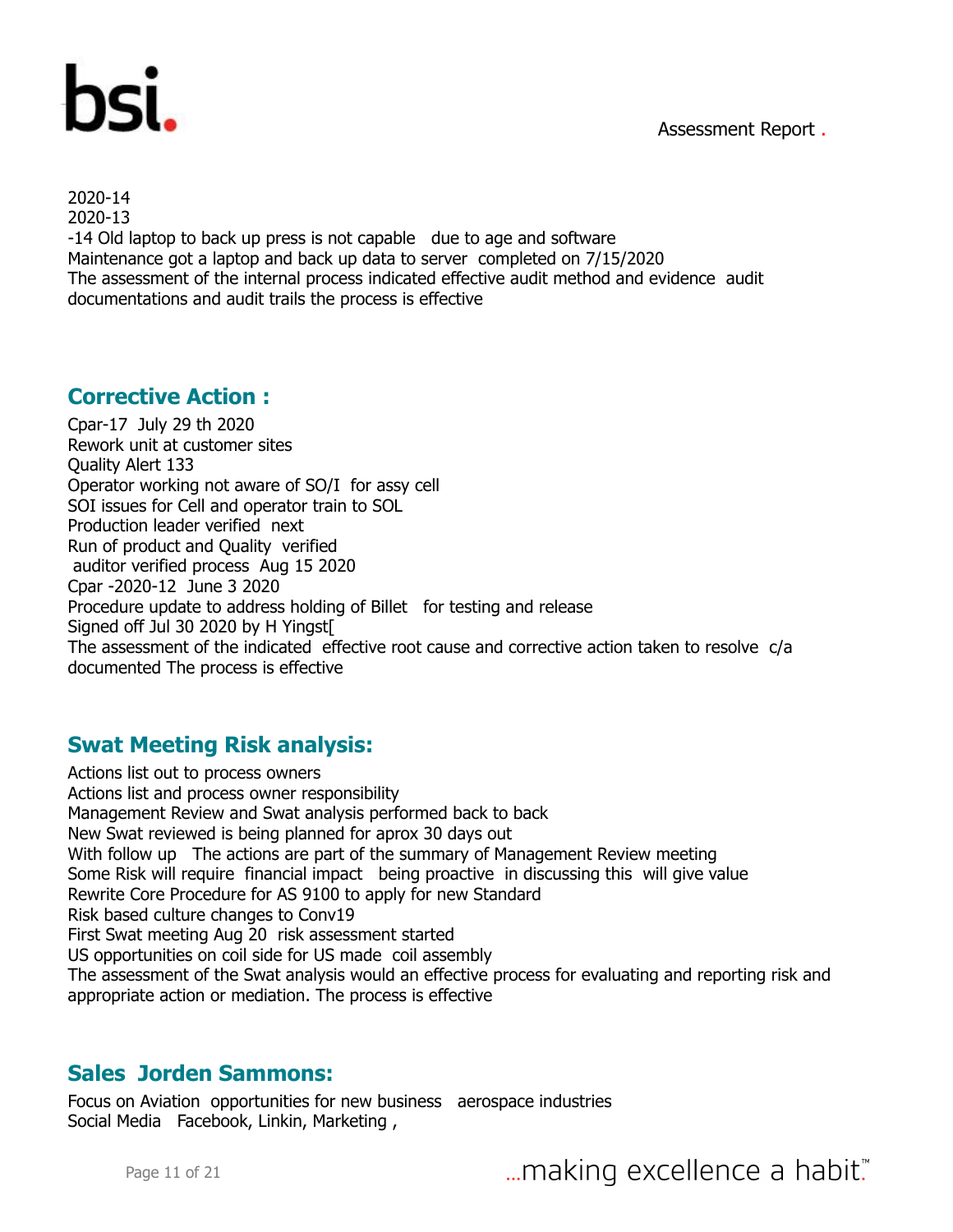



Team Dev of Quote feast ability review and determine the business fit Quotation process IEA Kenosha Wi 7/24/2020 New tooling new profile not currently running Terms and condition note on Quotation New tooling need built for new profile Coil Business growth for refrigeration business residential side The terms are based on normal conditions New growth for medical storage increase for Distribution customer list on Web site for dist for smaller volume to eliminate smaller product runs Sales forecast and budget for sale under prediction for sales Score card review by upper management and Quality and discuss during weekly operation meeting part of agenda for discussion Webx meeting with customer meeting to discuss issues and new opportunities and New Risk to growth of business and focus on business opportunities No Manufacturer Rep being used for outside sales activity Some Distributors working with for coil side Hope GSS Delivery Performance OTD switch over from previous 79% Pending Gss getting data in form to use in calculating OTD With improved data output The assessment of the sales process found the process to be effective at managing the customer interaction to product sales for the company. The process is effective

#### **Maintenance :**

Maintenance or MER process for requesting Maintenance To service the equipment Risk or serious of issue is identified On Document or MER request for Risk of issue Looked at replace critical parts for presses a part inventory /in warehouse for critical spares Maintenance Equipment Failure Request for unplanned Down time on critical equipment Long term operators running machine Spare parts process being Developed GSS ERP system partial implemented module for maintenance can be pt in place to handle PM activity Sheets on file for week PM checks on presses no analysis are links to MER request QF-350 REV Date 12/20/1999 Forms for recording operator PM Team lead give feed back to operator on none filled out forms Or incomplete forms Back up of Press data automatically By server The assessment of the Maintenance PM process found it to be effective at assuming equipment reliability and effective operations The process is effective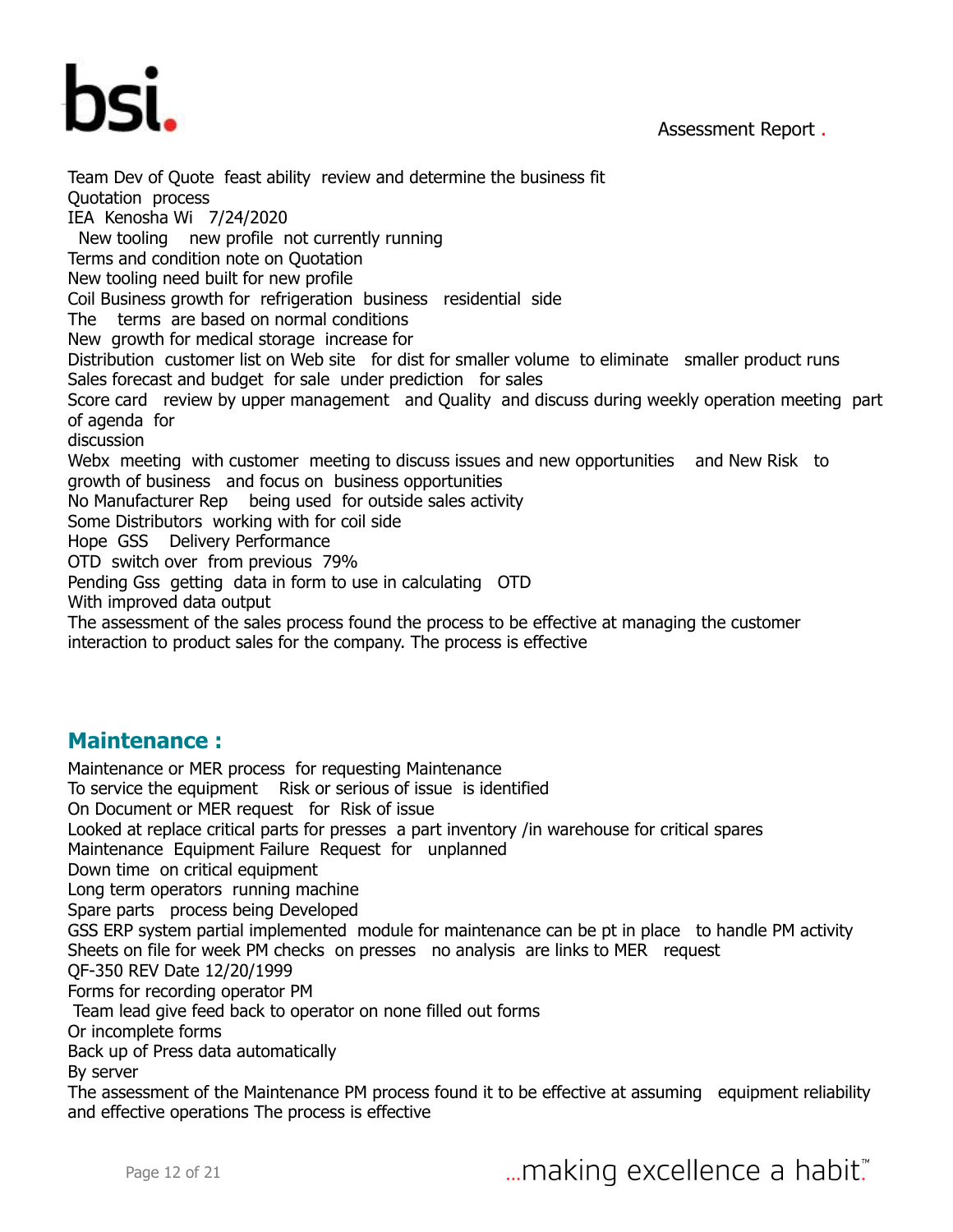

#### **Calibration Nicole Calibration Receiving policy for incoming inspection Check all material for Quality requiring Organization own sampling**

**:** 0Gage Pak backed up to server 27-EL3 20-EZ12 20-EE22 Past due gage in possession off site engineer await them to forward I gage investigate due to extreme h high cost to calibrate investigation into lower cost equipment with lower maintenance and calibration cost Org chart reviewed for lean organization Incoming inspection Fasco Regal Beloit Motors 100 pcs check to po requirements 6/27/20 L41514B Bilot 3003 Central Aluminum 80068283 BOL 374 Pcs Spec C311 7" Billot COA for Billet attached review to assure it meets spec received Aug 23 2020 C of A received and approved he assessment of the calibration process found the process to be effective at assuring all measurement device are functioning at design and have trackability to a know standard The process is effective

#### **Design and Del:**

3 0Gage Pak backed up to server 27-EL3 20-EZ12 20-EE22 Past due gage in possession off site engineer await them to forward I gage investigate due to extreme h high cost to calibrate investigation into lower cost equipment with lower maintenance and calibration cost Org chart reviewed for lean organization Incoming inspection Fasco Regal Beloit Motors 100 pcs check to po requirements 6/27/20 L41514B Bilot 3003 Central Aluminum 80068283 BOL 374 Pcs Spec C311 7" Billot COA for Billet attached review to assure it meets spec received Aug 23 2020 C of A received and approved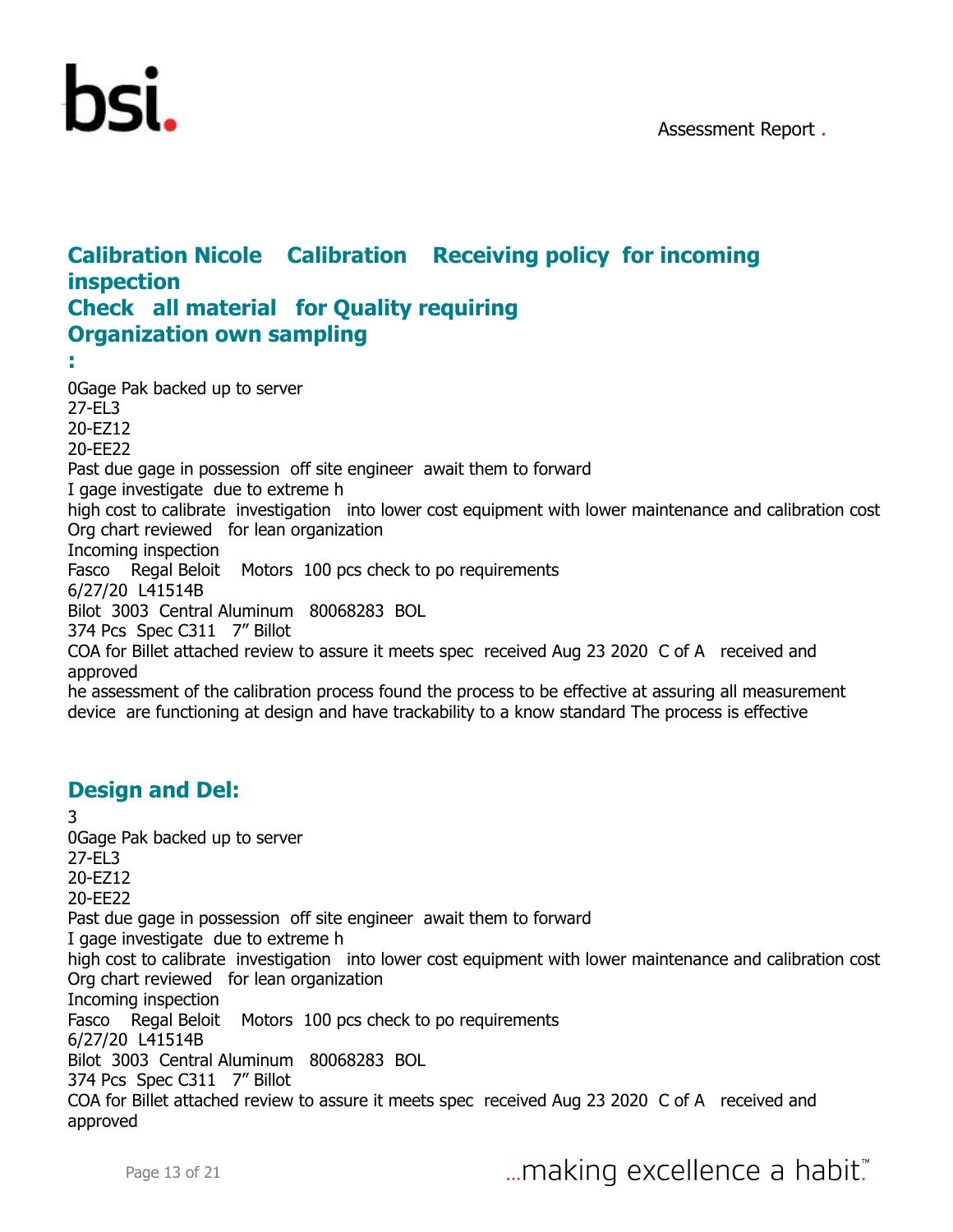

Design process Design changes Handling Sales Opportunities 8.2 Rev 13 New Product Dev Rolling item action list (RaiL) Thermo Fisher RAIL for evaluation for Post Quote process to assure all the requirements are understood and actioned Sea Freeze Feasibility turnover to production commercially Availability on coil DFMEA APQP being used in aviation Step thru similar to gate process document in different format than the Rail process Engineer Manager working off site all engineer that work off site during the pandemic Customer time line is critical with Rail process Rail not to production level were product has been released to production for delivery Process analysis Capability studies And Rail work in conjunction with each other to assure customer requirements are understood and validates Control of Engineering documents and storage and retention of Documents . Some customer create a drawing of drawing for customer become a quote to assuring Start from customer drawing or sketch and document goes back to customer for approval Customaries product family were customize to customer needs Document approval for approval on a peerless Vault is store for drawings release drawing on w drive Engineer only access to vault released drawing on w drive For inter company access Software used is solid works ECR would issue ECN and process be approved by core stake holders (members of RAIL team) Standards each customer will have a file for appropriate documents to be stored including ECN, Standard associated with a customer will be retained in customer file The Design process using tools such as RAIL process to define the risk and opportunities of a project and follow project thru the gate processes to assure scope is meant to customer satisfaction. The process is effective

#### **Document Control:**

 with rev history at Excell spread sheet with Rev levels and change control But revision history at bottom of page Person with most knowledge of process Approve the documents Archive old revision of document For history and access in future for needs 7.5-1 Rev 11 Document control procedure Purpose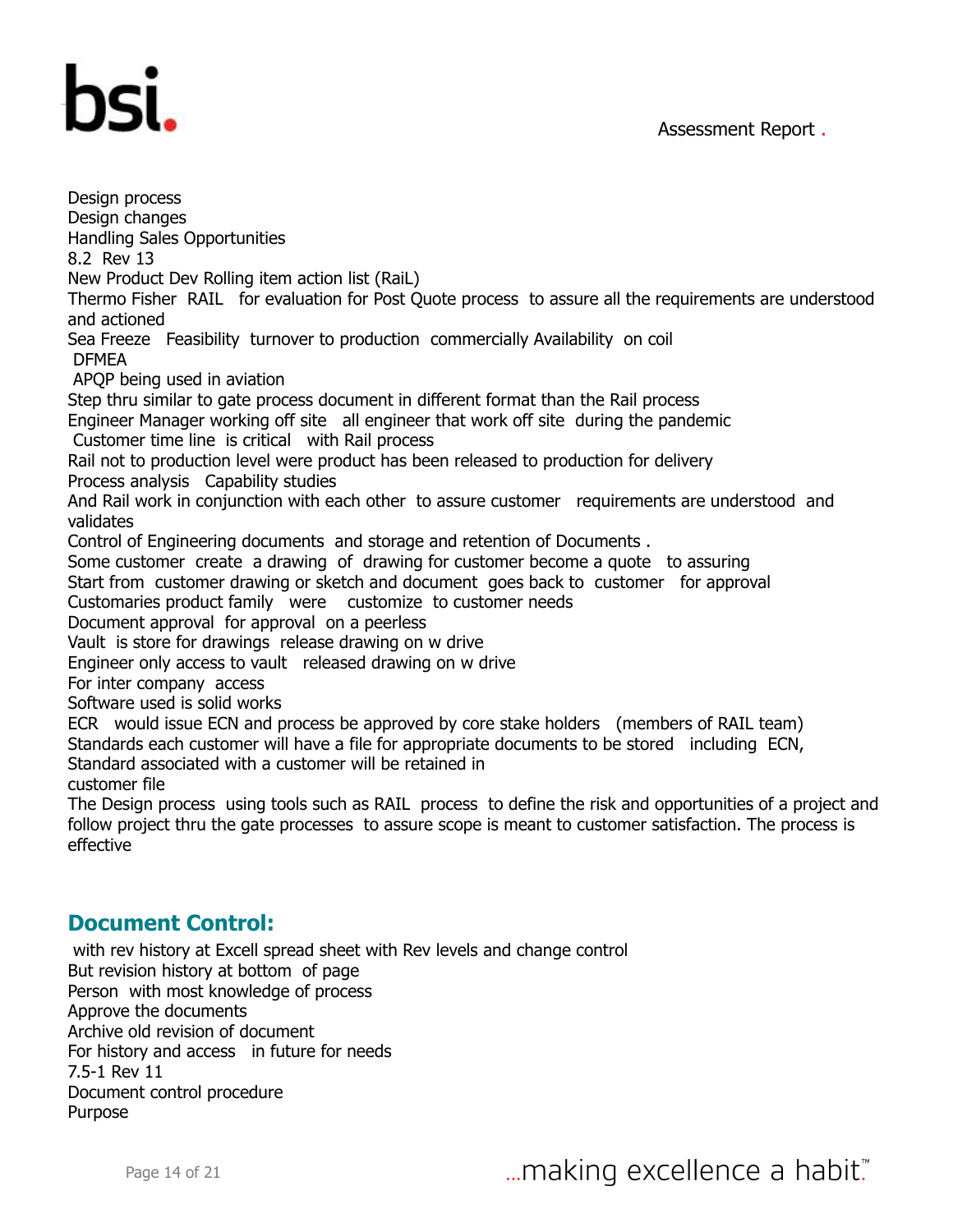

Definition Ref Documents Procedure Revision History Defining a document Use excel spreadsheet to manage the Rev levels of documents Quality Engineer has only assesses to the spread sheet The assessment of the Document control indicated effective monitoring of document release and approval of document using a excel spread sheet and specific overview on a regular bases The process is effective

#### **Training Hope Y:**

Shared drive under training New hire overview 30 day overview Checklist FOB 40 hrs on job before acceptance SOI Book form were lead can go over SOI Matrix form SOI Review with all employees to grandfather with Rewrite SOI on saw were operator injured **Operator Training** Supervisor notification or customer issue will require retraining of process 30 review of new hire 12/12/19 sign in sheet for safety Sexual Haz, Awareness Training attendance overview Jene Thompson overview of SOi/ for senior employee for competence of employee Employee Training matrix for training needs to cross training Train the trainer with leads for extrusion Jene Thompson training Skyve Production 5 employee typical SOI Forming Coil SO 14247 Set up procedure for 2 sided coil set up and gage setting using feeler gages Set up correction and feed speed accuracy The assessment of the training process found a great improvement of the training process sense last visit the organization and effectiveness is noted. 40 hrs on job before acceptance SOI Book form were lead can go over SOI Matrix form SOI Review with all employees to grandfather with Rewrite SOI on saw were operator injured **Operator Training**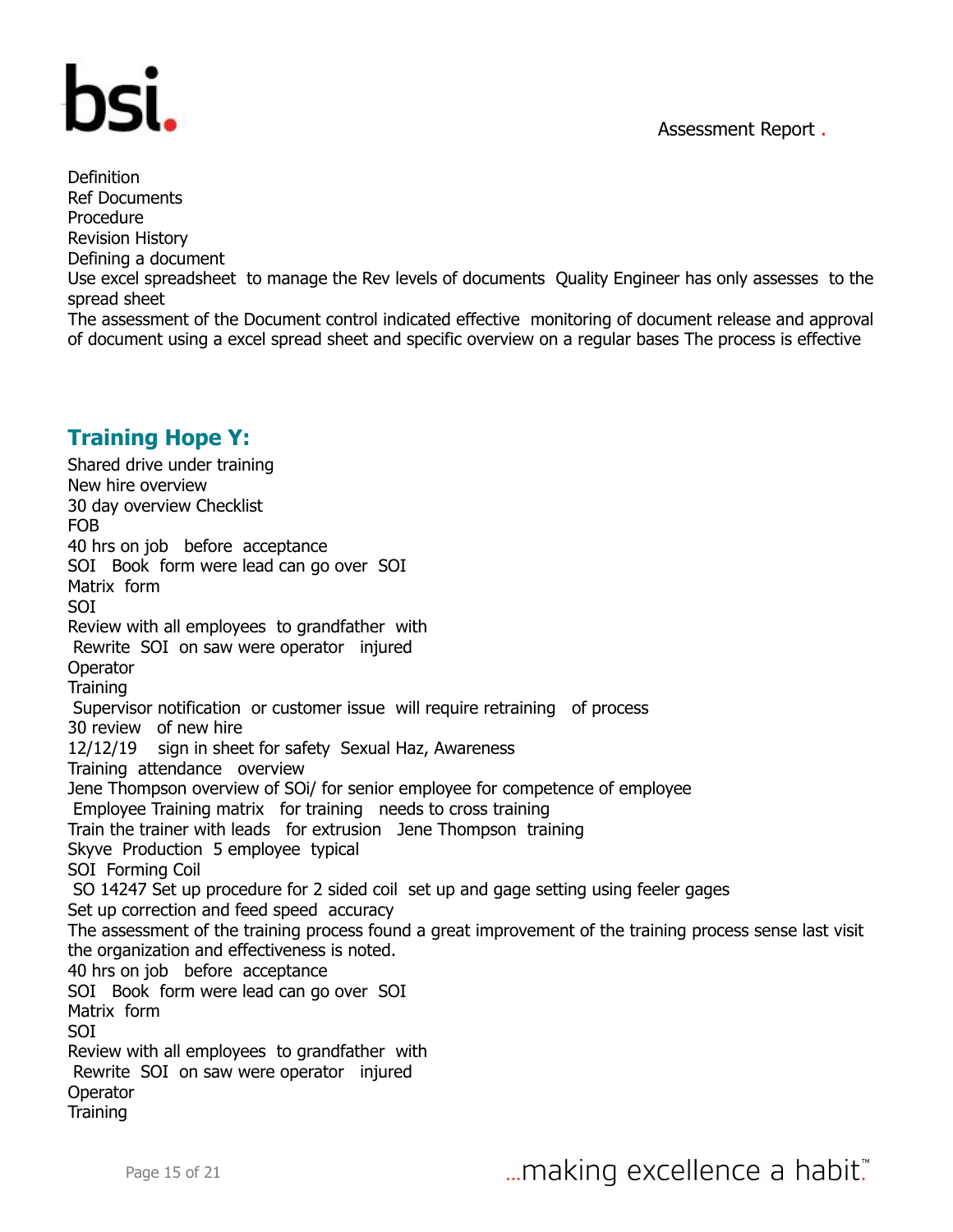

Supervisor notification or customer issue will require retraining of process 30 review of new hire 12/12/19 sign in sheet for safety Sexual Haz, Awareness Training attendance overview Jene Thompson overview of SOi/ for senior employee for competence of employee Employee Training matrix for training needs to cross training Train the trainer with leads for extrusion Jene Thompson training Skyve Production 5 employee typical SOI Forming Coil The process is effective

| <b>Finding</b><br><b>Reference</b>    | 1949817-202008-O1                                                                                             | <b>Certificate</b><br><b>Reference</b> | FM 54179 |  |  |  |
|---------------------------------------|---------------------------------------------------------------------------------------------------------------|----------------------------------------|----------|--|--|--|
| <b>Certificate</b><br><b>Standard</b> | ISO 9001:2015                                                                                                 | <b>Clause</b>                          | 7.2      |  |  |  |
| <b>Category</b>                       | Observation                                                                                                   |                                        |          |  |  |  |
| <b>Area/Process:</b>                  | Training Hope Y                                                                                               |                                        |          |  |  |  |
| <b>Details</b>                        | The present training process is a greatly improvement over past training<br>systems The process is effective. |                                        |          |  |  |  |

#### **Skyve Production Documents Hope Y:**

 SO 14247 Set up procedure for 2 sided coil set up and gage setting using feeler gages Set up correction and feed speed accuracy

The assessment of the Skyve process in the extrusion area is well documented and planned. The process is effective at assure customer requirements are controlled. The process is effective

### Next visit objectives, scope and criteria

The objective of the assessment is to conduct a surveillance assessment and look for positive evidence to ensure the elements of the scope of certification and the requirements of the management standard are effectively addressed by the organisation's management system and that the system is demonstrating the ability to support the achievement of statutory, regulatory and contractual requirements and the organisations specified objectives, as applicable with regard to the scope of the management standard, and to confirm the on-going achievement and applicability of the forward strategic plan.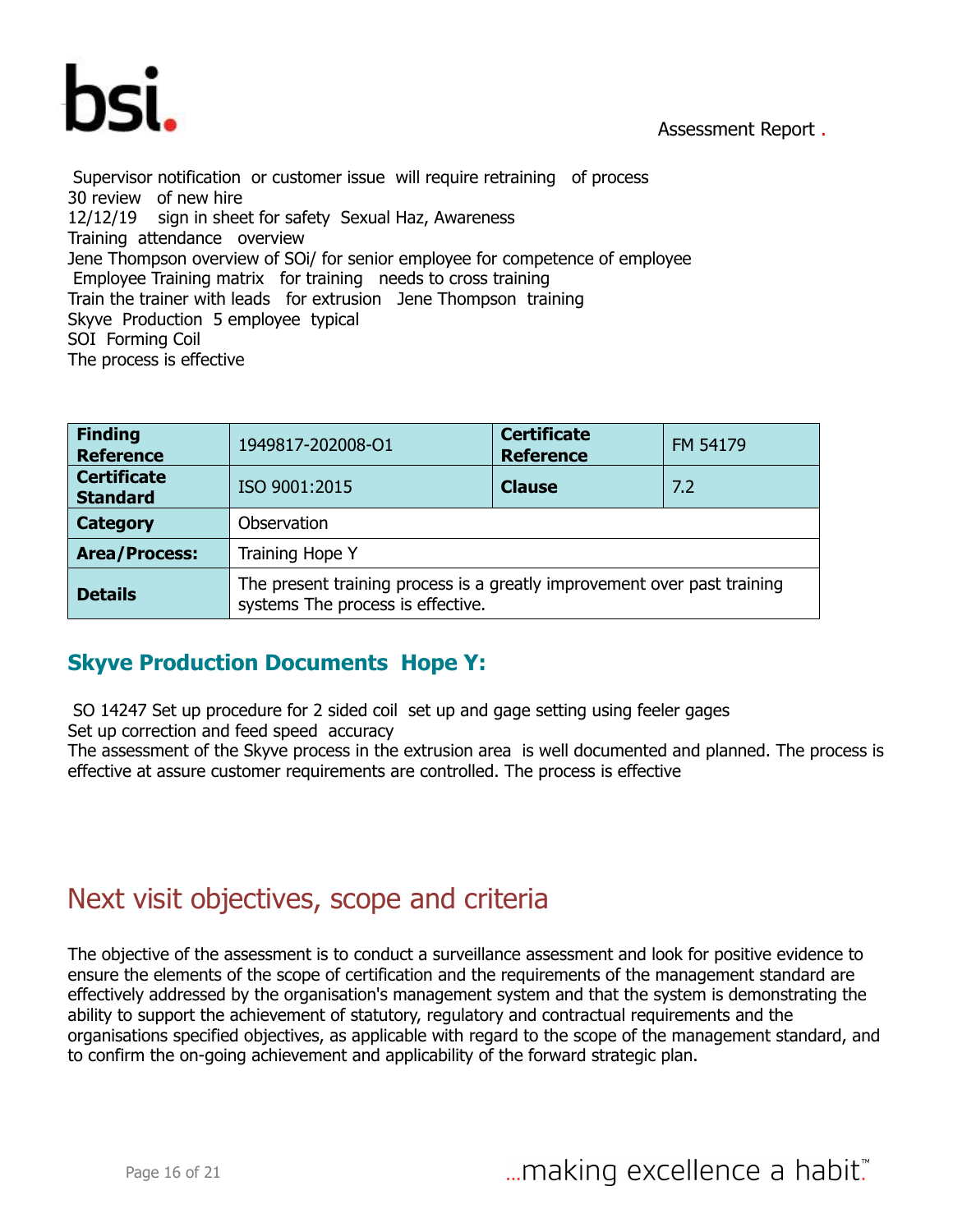

The scope of the assessment is the documented management system with relation to the requirements of ISO-9001-2015 and the defined assessment plan provided in terms of locations and areas of the system and organisation to be assessed.

 ISO-9001-2015 Peerless 2 of America management system documentation

Please note that BSI reserves the right to apply a charge equivalent to the full daily rate for cancellation of the visit by the organization within 30 days of an agreed visit date. It is a condition of Registration that a deputy management representative be nominated. It is expected that the deputy would stand in should the management representative find themselves unavailable to attend an agreed visit within 30 days of its conduct.

### Next Visit Plan

| <b>Date</b> | <b>Auditor</b> | Гіme | <b>Area/Process</b> | <b>Clause</b> |
|-------------|----------------|------|---------------------|---------------|
|-------------|----------------|------|---------------------|---------------|

# Appendix: Your certification structure & ongoing assessment programme

#### **Scope of Certification**

#### **FM 54179 (ISO 9001:2015)**

The design, manufacture and assembly of refrigeration coils and manufacture of aluminum tubing and profiles and secondly operation such as Skyve .

#### **Assessed location(s)**

The audit has been performed at Central Office, Permanent Locations.

| <u>LIIIIIqiidiii / 1 11 JTI/J (190 JUUI:2019)</u> |                                                       |  |  |  |  |
|---------------------------------------------------|-------------------------------------------------------|--|--|--|--|
| <b>Location reference</b>                         | 0009900218-001                                        |  |  |  |  |
| <b>Address</b>                                    | Peerless of America 2 Inc.<br>1201 West Wabash Avenue |  |  |  |  |
|                                                   |                                                       |  |  |  |  |
|                                                   | Effingham                                             |  |  |  |  |
|                                                   | Illinois                                              |  |  |  |  |
|                                                   | 62401                                                 |  |  |  |  |
|                                                   | <b>USA</b>                                            |  |  |  |  |

#### **Effingham / FM 54179 (ISO 9001:2015)**

Page 17 of 21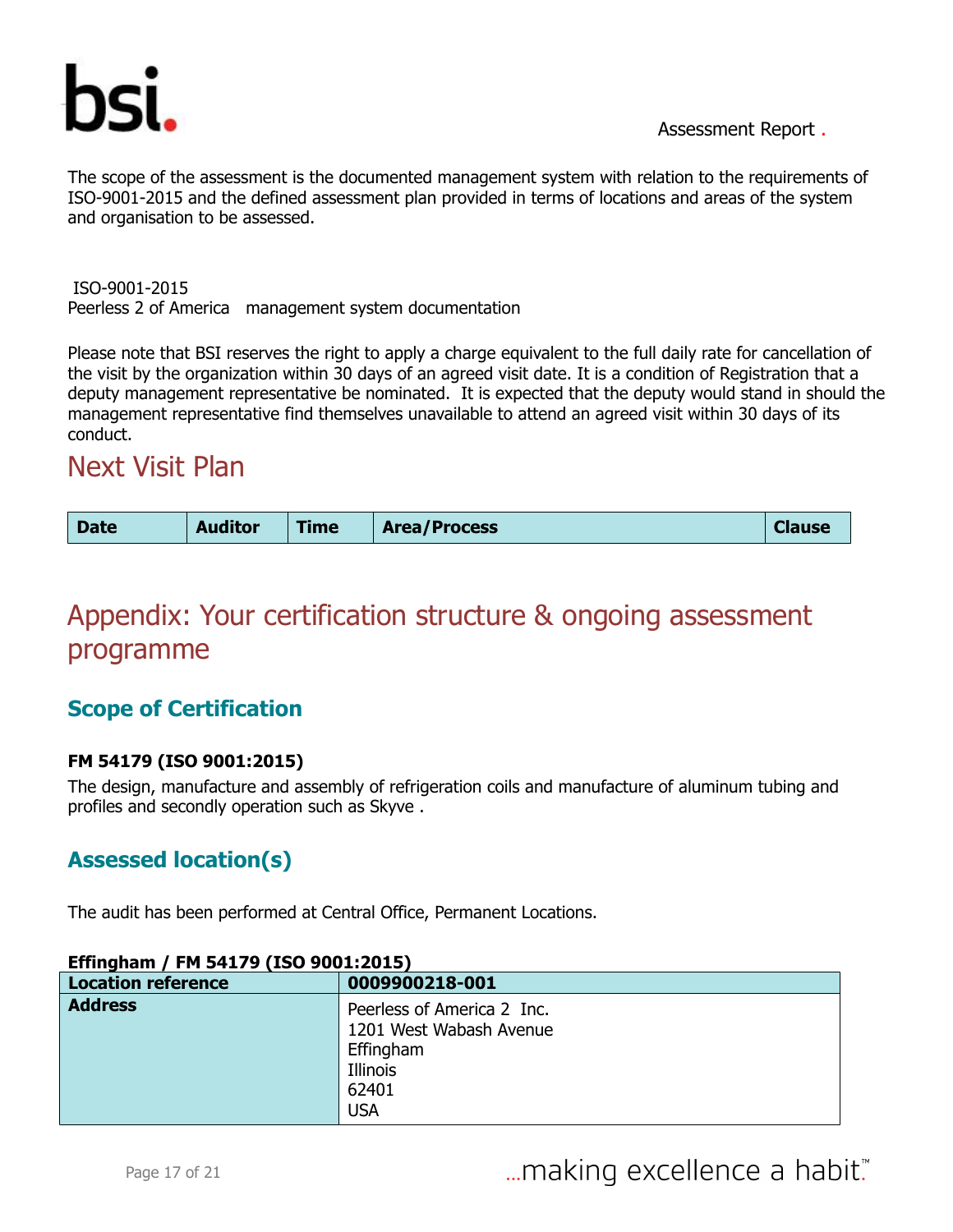# bsi.

Assessment Report .

| <b>Visit type</b>                              | Re-certification Audit (RA Opt 2)                                                                                                                      |
|------------------------------------------------|--------------------------------------------------------------------------------------------------------------------------------------------------------|
| <b>Assessment reference</b>                    | 3010510                                                                                                                                                |
| <b>Assessment dates</b>                        | 08/26/2020                                                                                                                                             |
| <b>Deviation from Audit Plan</b>               | No                                                                                                                                                     |
| <b>Total number of Employees</b>               | 90                                                                                                                                                     |
| <b>Effective number of</b><br><b>Employees</b> | 90                                                                                                                                                     |
| Scope of activities at the site                | The design, manufacture and assembly of refrigeration coils<br>and manufacture of aluminum tubing and profiles and secondly<br>operation such as Skyve |
| <b>Assessment duration</b>                     | 5 Day $(s)$                                                                                                                                            |

#### **Certification assessment program**

**Certificate Number - FM 54179 Location reference - 0009900218-001**

|                                  |                            | <b>Audit</b><br>1 | <b>Audit</b><br>$\overline{2}$ | <b>Audit</b><br>3 | <b>Audit</b><br>4 | <b>Audit</b><br>5 | <b>Audit</b><br>6 | <b>Audit</b><br>7 |
|----------------------------------|----------------------------|-------------------|--------------------------------|-------------------|-------------------|-------------------|-------------------|-------------------|
| <b>Business</b><br>area/Location | Date (mm/yy):              | 4/18              | 10/18                          | 4/19              | 10/19             | 4/20              | 9/20              | 9/17              |
|                                  | <b>Duration</b><br>(days): | 2.0               | 2.0                            | 2.0               | 2.0               | 2.0               | 4.0               | 4.0               |
| Training                         |                            |                   | X                              | X                 | X                 |                   | X                 | X                 |
| Shipping                         |                            |                   |                                | X                 |                   |                   | X                 | X                 |
| <b>Sales</b>                     |                            |                   | X                              |                   | X                 |                   | X                 | X                 |
| Receiving                        |                            |                   | X                              |                   |                   |                   | X                 | X                 |
| QA, Calibration,                 |                            | X                 |                                | X                 |                   | X                 | X                 | X                 |
| Purchasing                       |                            | X                 |                                | X                 |                   | X                 | X                 | X                 |
| Management Rev/Objectives        |                            | X                 | X                              | X                 | X                 | X                 | X                 | X                 |
| Maintenance                      |                            |                   | X                              |                   |                   |                   | X                 | X                 |
| Extruding                        |                            | X                 |                                | X                 |                   | X                 | X                 | X                 |
| Design                           |                            |                   | Χ                              |                   | X                 |                   | X                 | X                 |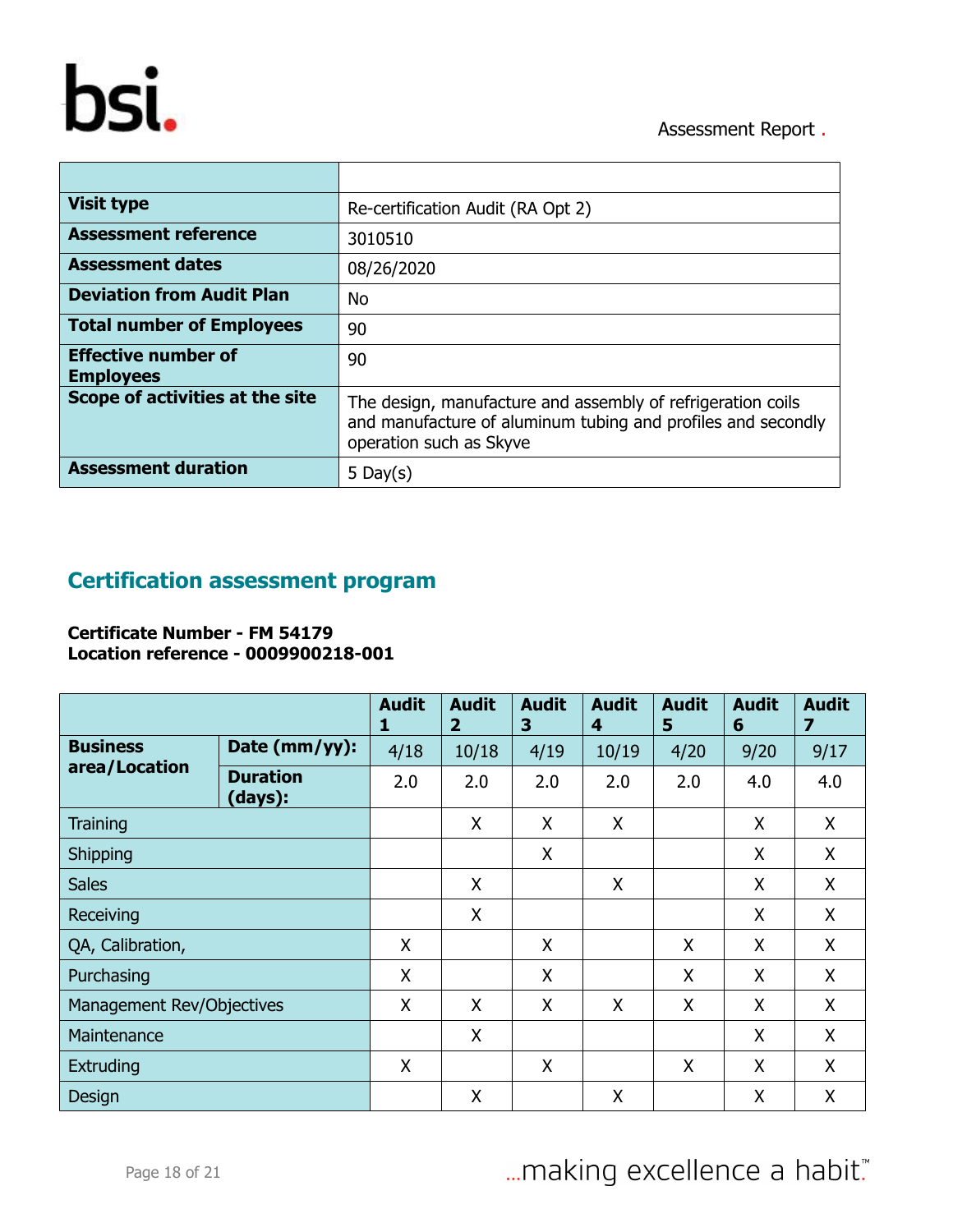

| Coil/ Assy                    |  |  |    |  |
|-------------------------------|--|--|----|--|
| <b>Audits</b>                 |  |  | ,, |  |
| Complaint, Corrective actions |  |  |    |  |

#### **Justified exclusions / non applicable clauses**

There are no justified exclusions / non applicable clauses of the standard for certificate : FM 54179

#### **Mandatory requirements – re-certification.**

Review of assessment finding regarding conformity, effectiveness and relevance of the management system:

The QMS system has indicated to have a effective processes and no trends of nonconformity the history during the 3 year cycle in dictated training as the only document issue

Management system strategy and objectives:

The strategy of the Management team is to become AS 9100 certified so a focus on achieving new business in that industry

Review of progress in relation to the organization's objectives: The organization is 3 months away from achieving the AS9100 certification which is the primary target

Review of assessment progress and the re-certification plan: The assessment progress is on target as far as continual assessment and recertification's

BSI Client Management Impartiality and Surveillance Strategy: The CM is impartial and the surveillance stragy is effective

Continue with the current Total assessment days / Cycle.

#### **Expected outcomes for accredited certification.**

#### **What accredited certification to ISO 9001 means**

ISO 9001:2015 specifies requirements for a quality management system when an organization: needs to demonstrate its ability to consistently provide products and services that meet customer and applicable statutory and regulatory requirements; and aims to enhance customer satisfaction through the effective application of the system, including processes for improvement of the system and the assurance of conformity to customer and applicable statutory and regulatory requirements.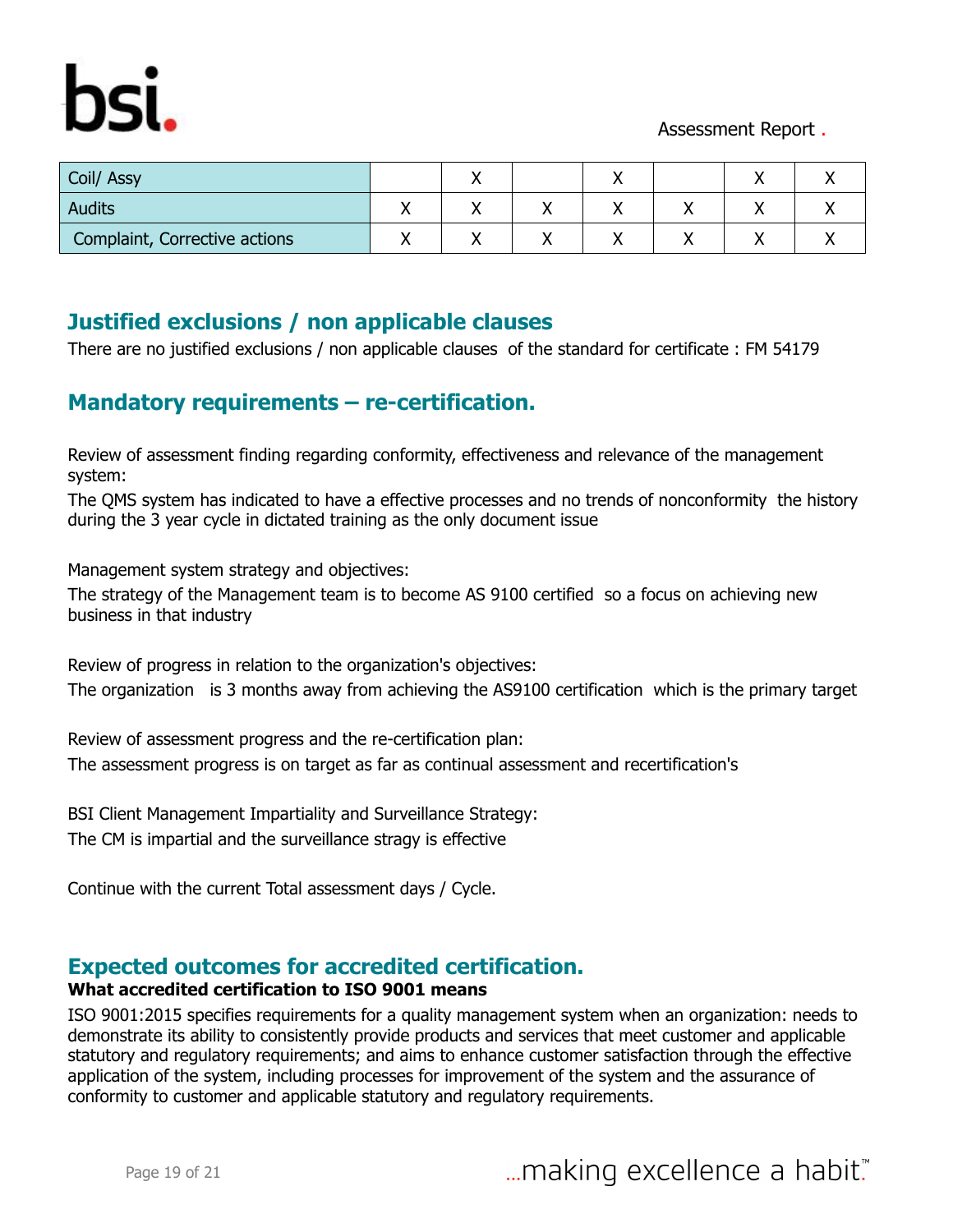

#### **What accredited certification to ISO 9001 does not mean**

1) It is important to recognize that ISO 9001 defines the requirements for an organization's quality management system, not for its products and services. Accredited certification to ISO 9001 should provide confidence in the organization's ability to "consistently provide product that meets customer and applicable statutory and regulatory requirements". It does not necessarily ensure that the organization will always achieve 100% product conformity, though this should of course be a permanent goal.

2) ISO 9001 accredited certification does not imply that the organization is providing a superior Product or service, or that the product or service itself is certified as meeting the requirements of an ISO (or any other) standard or specification.

#### **Definitions of findings:**

Nonconformity: Non-fulfilment of a requirement.

Major nonconformity:

Nonconformity that affects the capability of the management system to achieve the intended results. Nonconformities could be classified as major in the following circumstances:

• If there is a significant doubt that effective process control is in place, or that products or services will meet specified requirements;

• A number of minor nonconformities associated with the same requirement or issue could demonstrate a systemic failure and thus constitute a major nonconformity.

Minor nonconformity:

Nonconformity that does not affect the capability of the management system to achieve the intended results.

Opportunity for improvement:

It is a statement of fact made by an assessor during an assessment, and substantiated by objective evidence, referring to a weakness or potential deficiency in a management system which if not improved may lead to nonconformity in the future. We may provide generic information about industrial best practices but no specific solution shall be provided as a part of an opportunity for improvement.

Observation:

It is ONLY applicable for those schemes which prohibit the certification body to issue an opportunity for improvement.

It is a statement of fact made by the assessor referring to a weakness or potential deficiency in a management system which, if not improved, may lead to a nonconformity in the future.

#### **How to contact BSI**